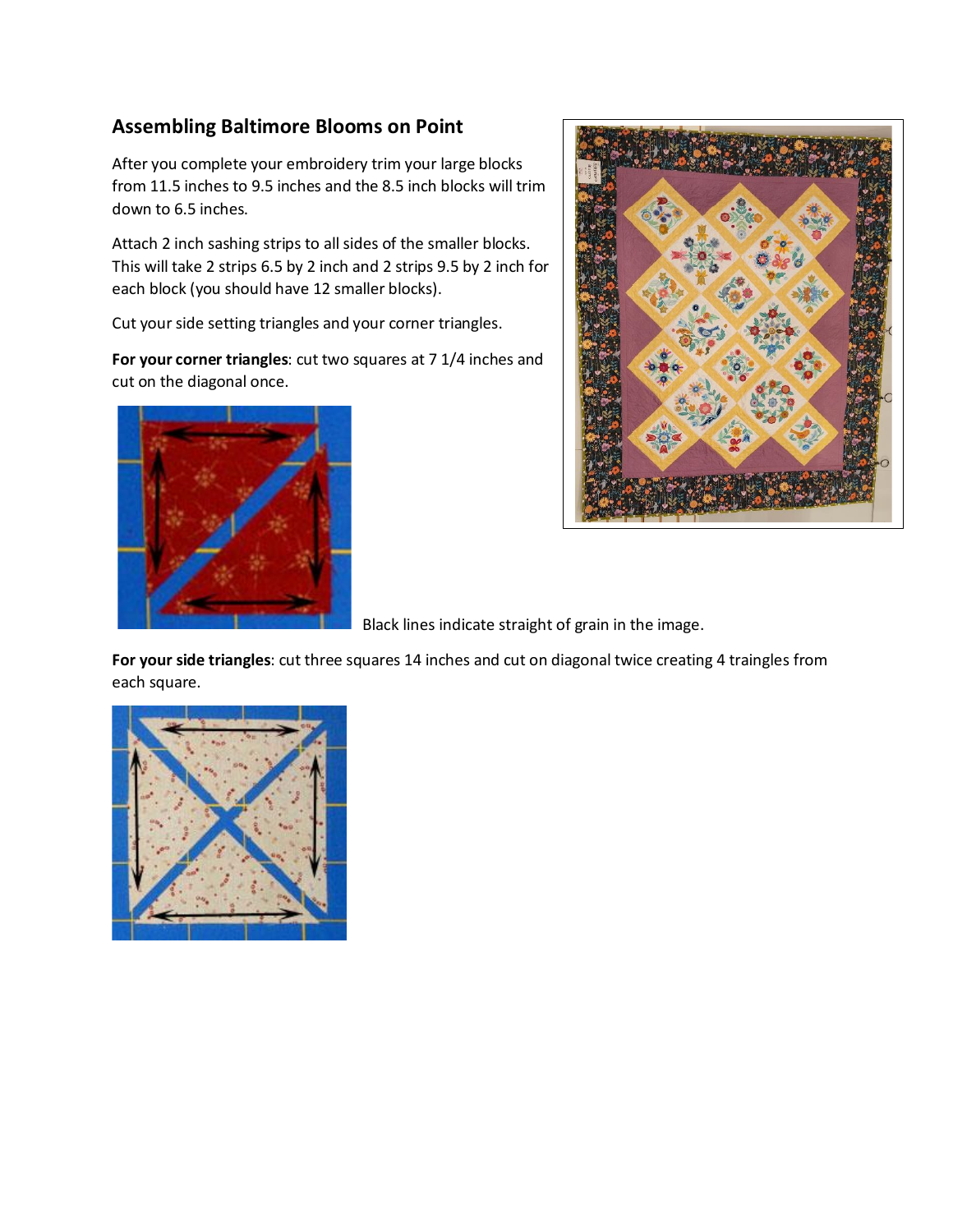Lay your quilt blocks out with setting triangles and pay close attention to how you want them oriented. Sew your diagonal rows together then the rows to the rows above and below until complete.



Trim edges to square up inner quilt before adding additional borders.

Our Borders: We added the first border out of the same fabric we did out setting triangles. Cut this at 1.5 inches and it will finish at 1 inch. Our outer border was 6 inches finished so we cut it at 6.5 inches. Our outer border was directional so we bought enough to cut it so all our pattern was running the same direction.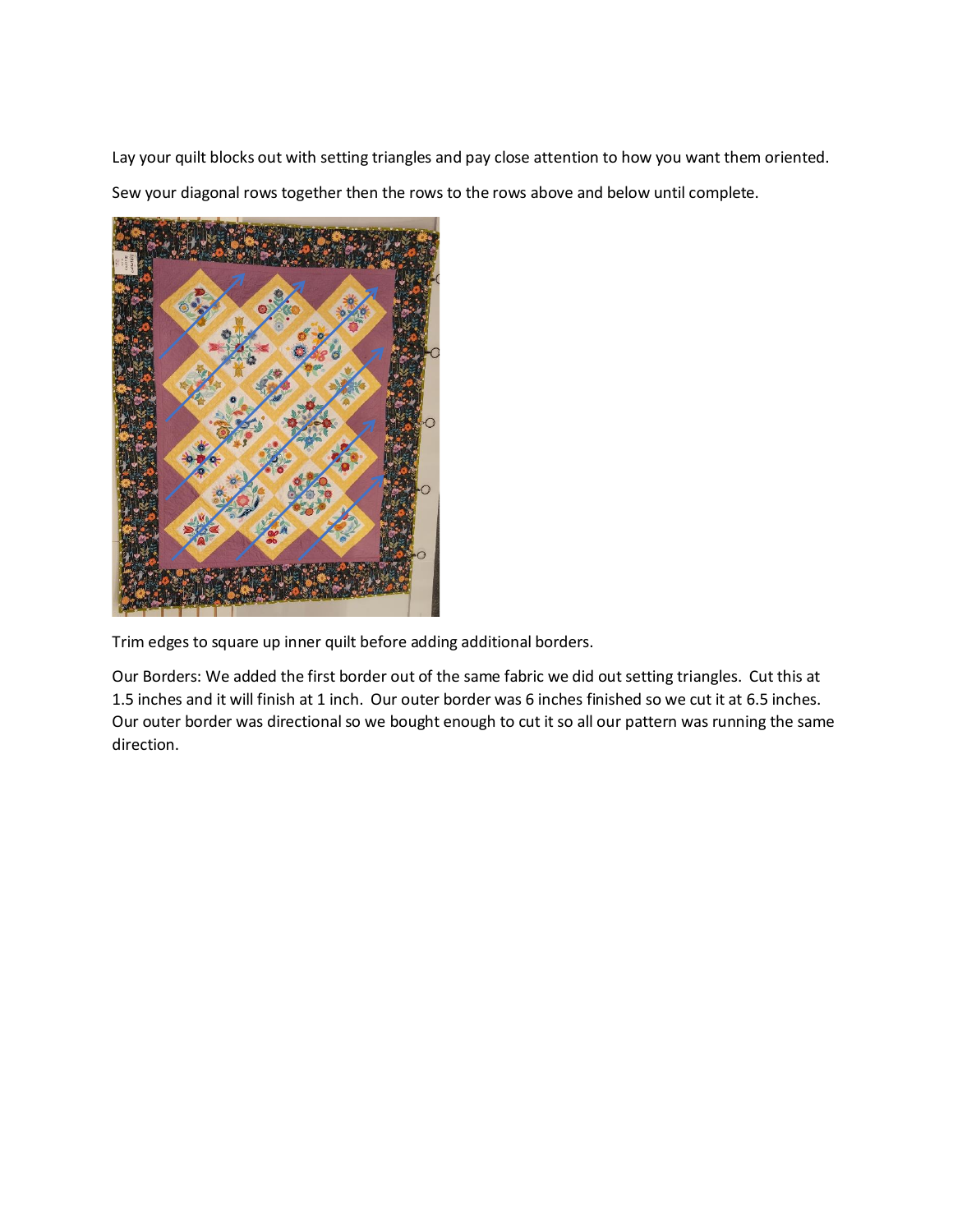## **Assembling Baltimore Blooms Table Runner on Point**

To do the table runner exactly how we did we appliqued the blocks onto the background.

Purchase 1 yard of fabric for background

Only cut your fabric if it's directional, if it's not skip to next step. Cut it in half at the half yardmark. Cut should be WOF (parallel to the appox 44" side not the 36 " side). Flip one side and sew the sides together creating a mirror image of your design.

Trim your 11.5 inch blocks to 9.5 inches and your smaller 8.5 inch to 6.5 inches. Ley out your blocks paying attention to the orientation of your designs. Sew rows together on the diagonal then rows to adjacent rows. Pay close attention to how the little blocks align on which edge of the larger blocks. Press under the outer edges of all blocks ¼ inch with starch.

Align all the blocks on the center line of your background fabrice and choose an applique stitch to stitch down the perimeter and over the seams between the blocks.



Trim big blocks to 9.5 inches and smaller blocks to 6.5 inches. Lay out your quilt paying close attention to block orientation. Each small block will get a 6.5 x 3.5 inch (shown in blue below) sashing and a 9.5 x 3.5 sashing (shown $\wedge$  in yellow below)



You can choose o cut off % inch outside out block point and then all border strips to complete or your can set it with corner and side trinagles then trim to desired size and shape and still have an optional boorder.

To set this with side triangle and corner triangles cut two squares 7 ¼ and cut on the diagonal once.